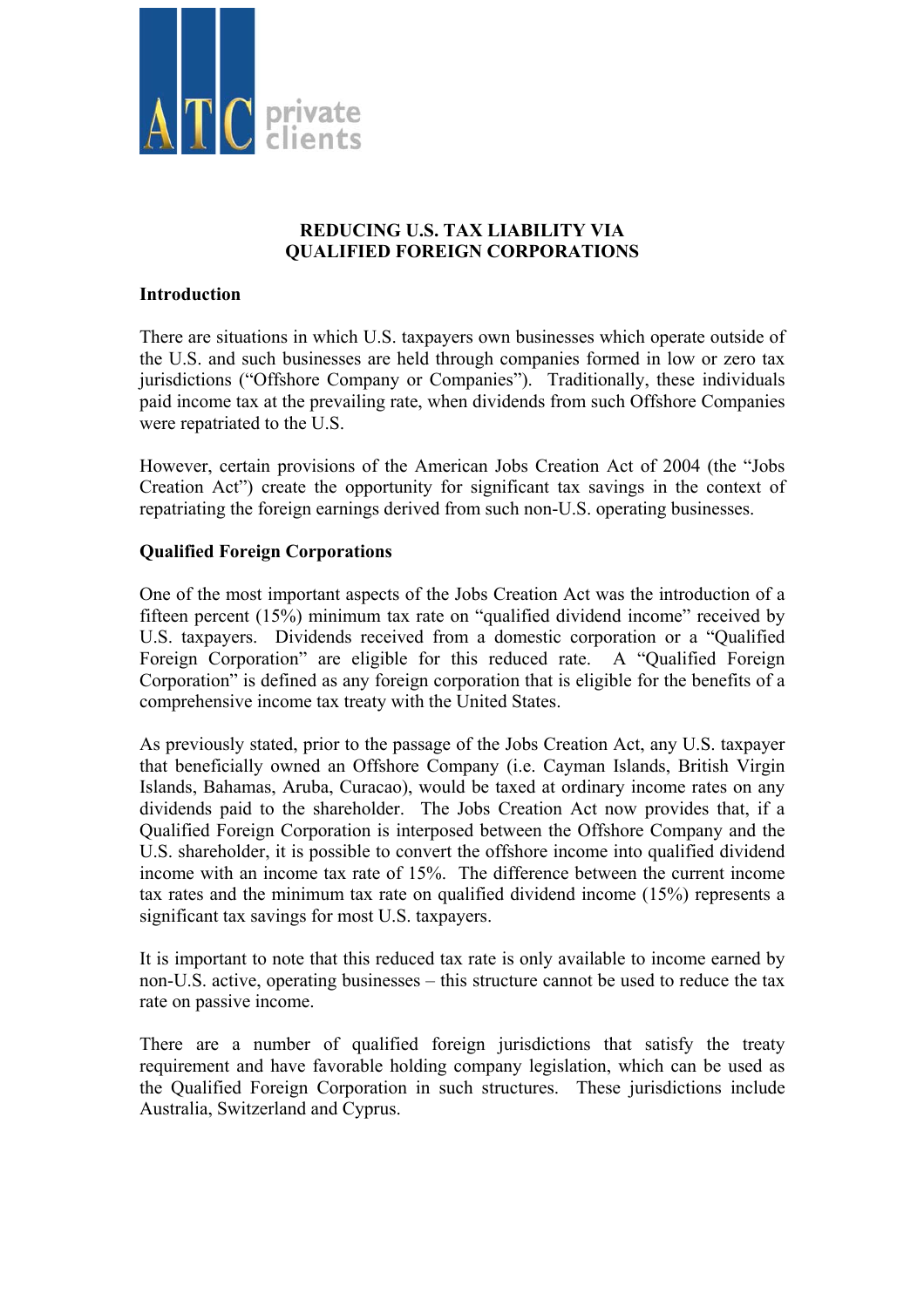An example of a structure that might benefit from this planning is as follows:

A U.S taxpayer beneficially owns a business that supplies cleaning products throughout the Caribbean. Such individual owns the business through a Cayman Islands company of which he is the sole shareholder. The individual currently pays U.S. income tax at his current rate on dividends paid to him by the Cayman Islands' operating company.



If such individual were to form a Qualified Foreign Corporation and interpose that as a holding company between the Cayman Islands' operating company and himself, the tax rate on the dividends paid to the individual would be reduced to 15%.

The new structure would consist of the Qualified Foreign Corporation, the shareholder of which would be the individual (or his trust); and the Qualified Foreign Corporation, which would be the parent company of the Cayman Islands' operating company.



#### **ATC Services**

The ATC Group is able to provide for the formation, domiciliation and management of Qualified Foreign Corporations and the opening of any requisite overseas bank accounts. We are also able to establish international trusts to hold shares in Qualified Foreign Corporations.